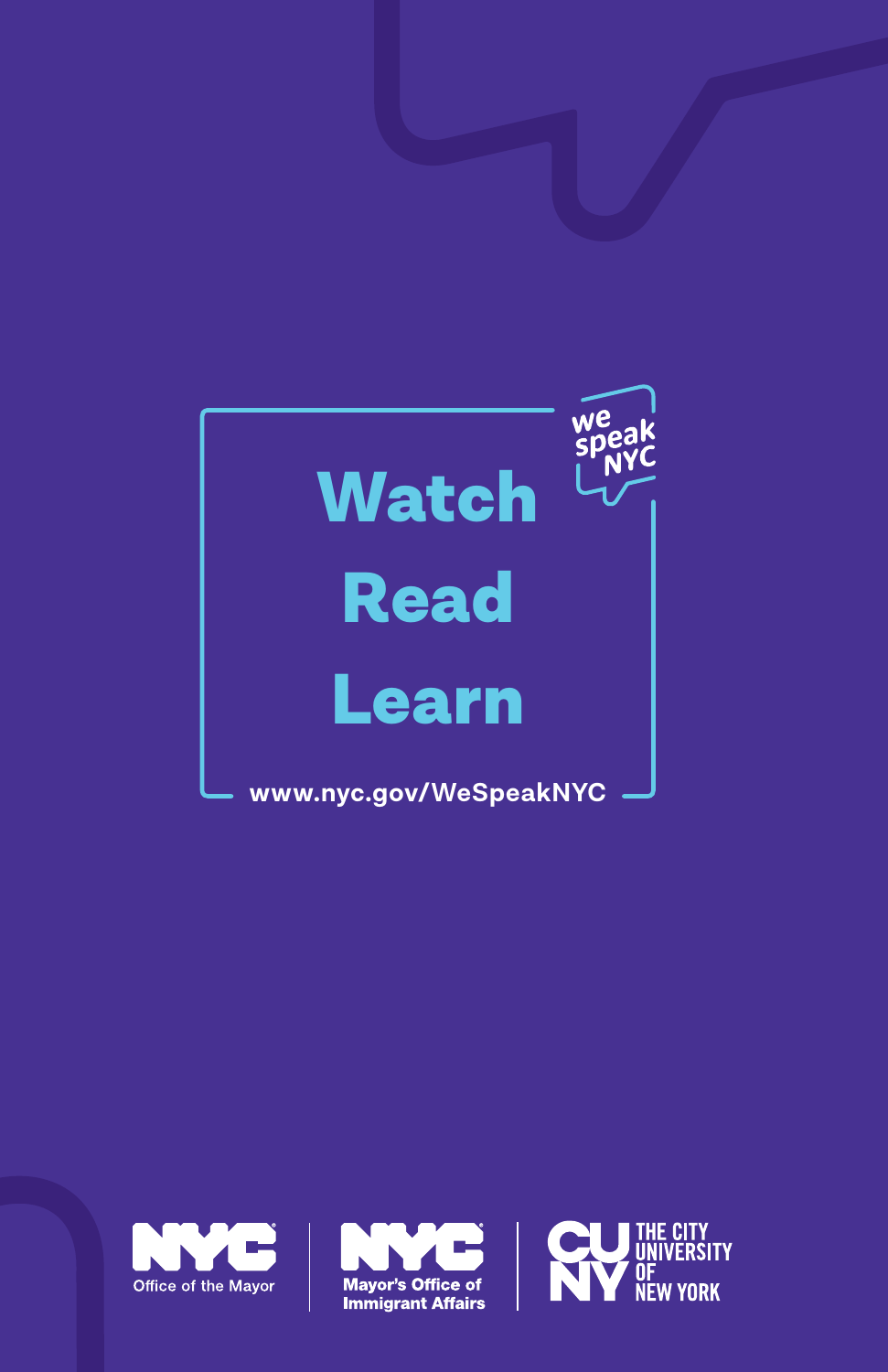

# My Name is Lupe



**Short story based on "Stay in School" We Speak NYC • Season 1**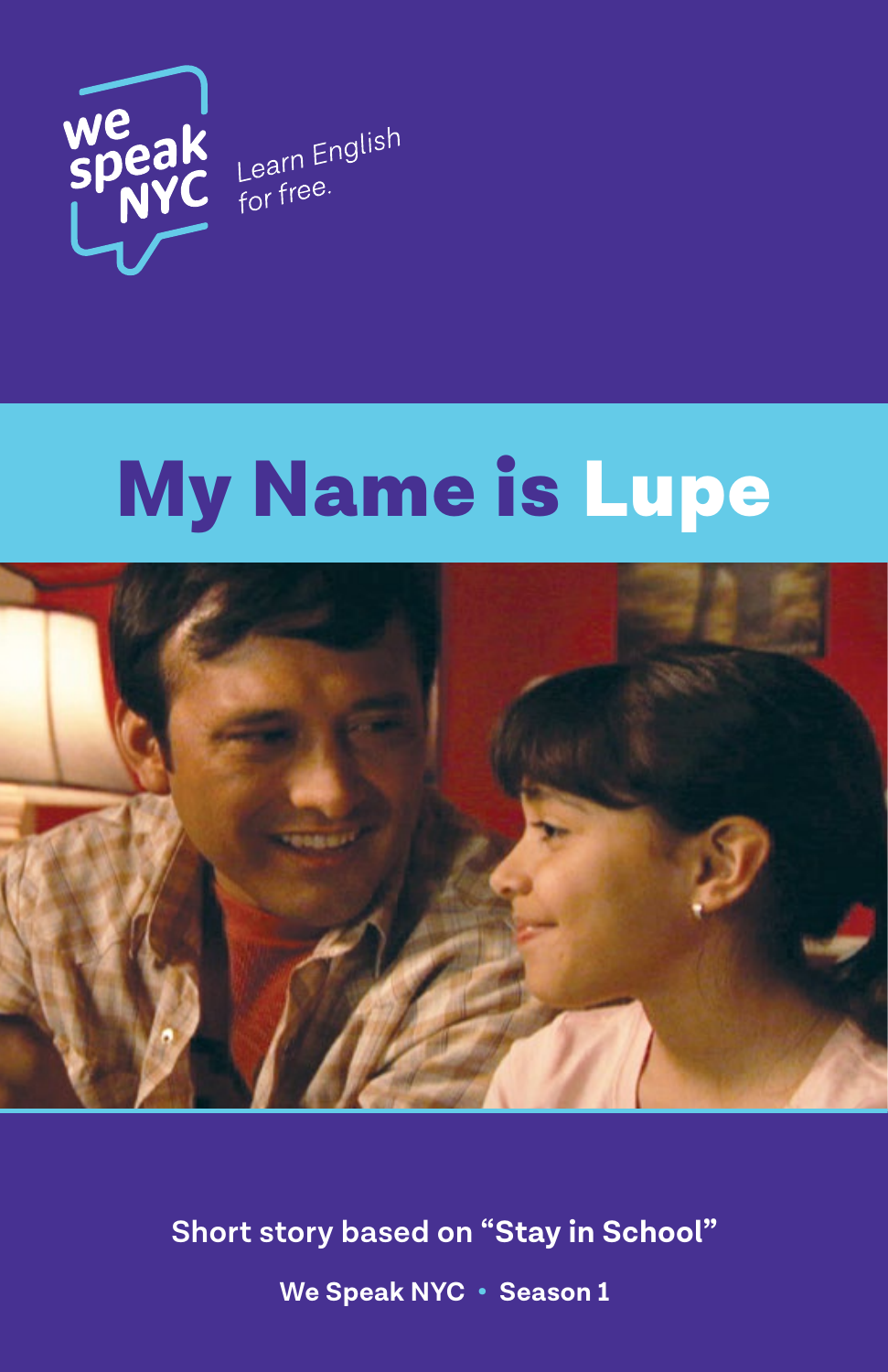## Watch • Read • Learn



All **We Speak NYC** short stories and episodes are available on the website: **www.nyc.gov/WeSpeakNYC**

## **SeaSON 1**

#### **Short Stories Corresponding Episodes**

*My Name Is Anya* **No Smoking** *My Name Is Fatima* **Welcome Parents** *My Name Is Lupe* **Stay in School** *My Name Is Sue* **Love and Money** *My Name Is Eddie* **New Life Café** *My Name Is Lucía* **The Wedding** *My Name Is Daniel* **The Hospital** *My Name Is Aku* **The Storm**

*My Name Is María* **Asthma: The Soap Opera** *My Name Is Yumi* **Respond to Domestic Violence**

### **SeaSON 2**

**Short Stories Corresponding Episodes** 

- *My Name Is Umme* **Shumi's Pantry** *My Name Is Silvia* **Rolando's Rights** *My Name Is Giddel* **Sonam's Mom** *My Name Is Alicia* Rafaela's Test
- *My Name Is Gabriela* **The Seed for a Good Life** *My Name Is Irina* **Making New Friends** *My Name Is Martin* **Crossing the Street**





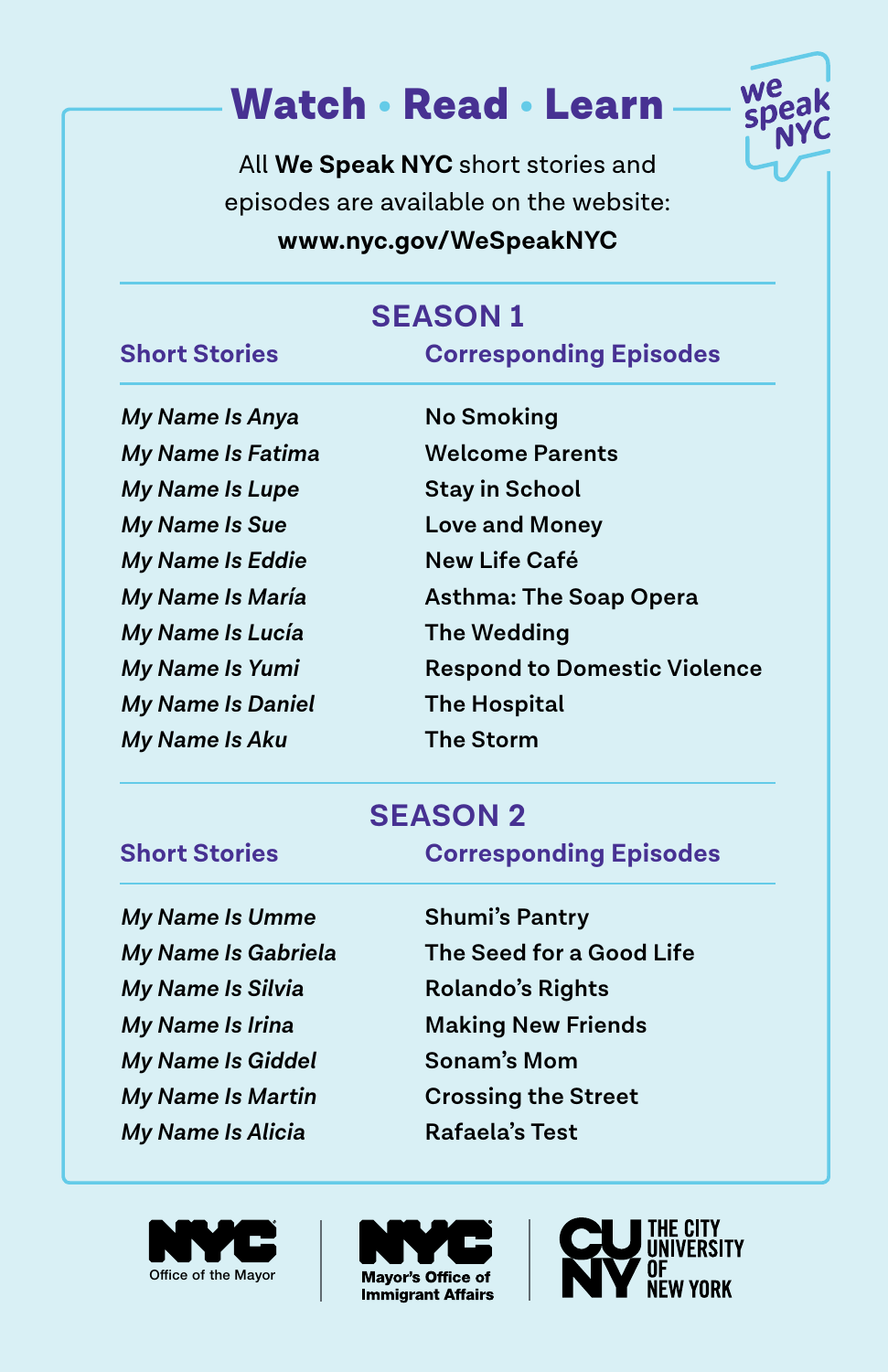## My Name is Lupe



**My name is Lupe. I am seven years old. This is my father. His name is Juan.**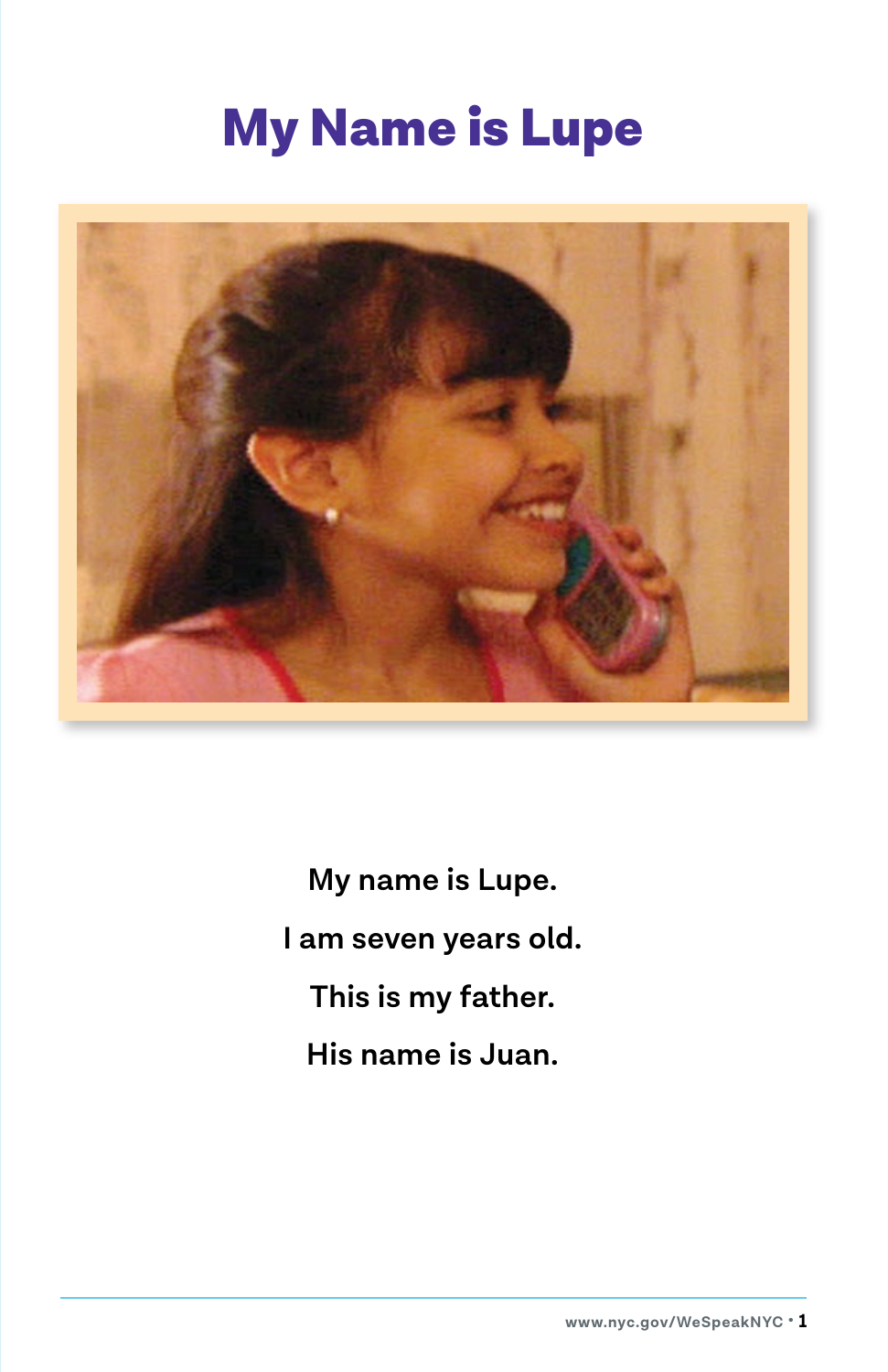

**This is my mother. Her name is Carmen. We are from Mexico. We live in New York City now. This is our apartment in Sunset Park.**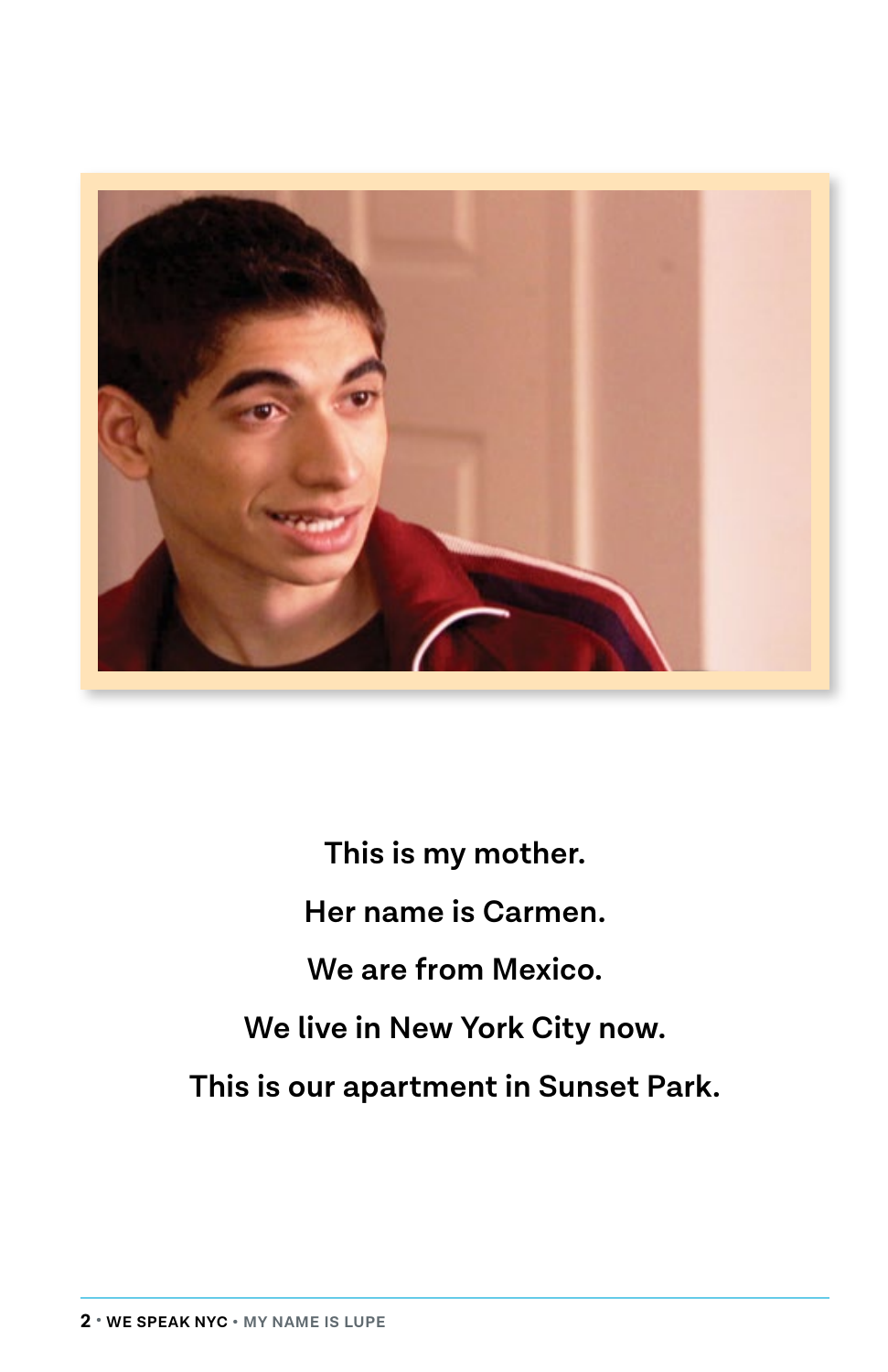

**This is my school.**

### **I go to elementary school in Sunset Park.**

## **I like my school!**

## **I like Sunset Park!**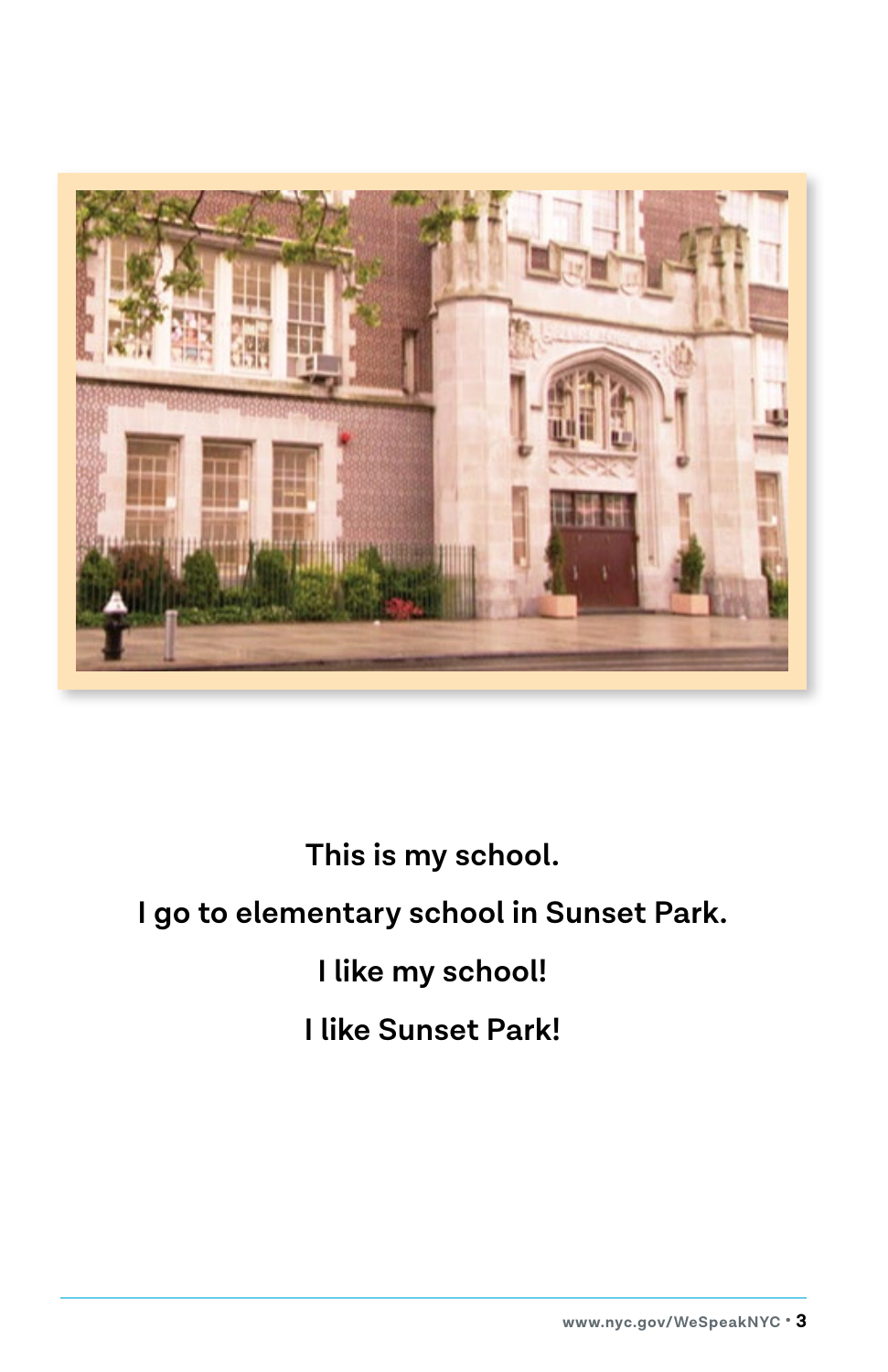

**This is my cousin. His name is Diego. Diego calls my father, "Uncle Juan." He calls my mother, "Aunt Carmen."**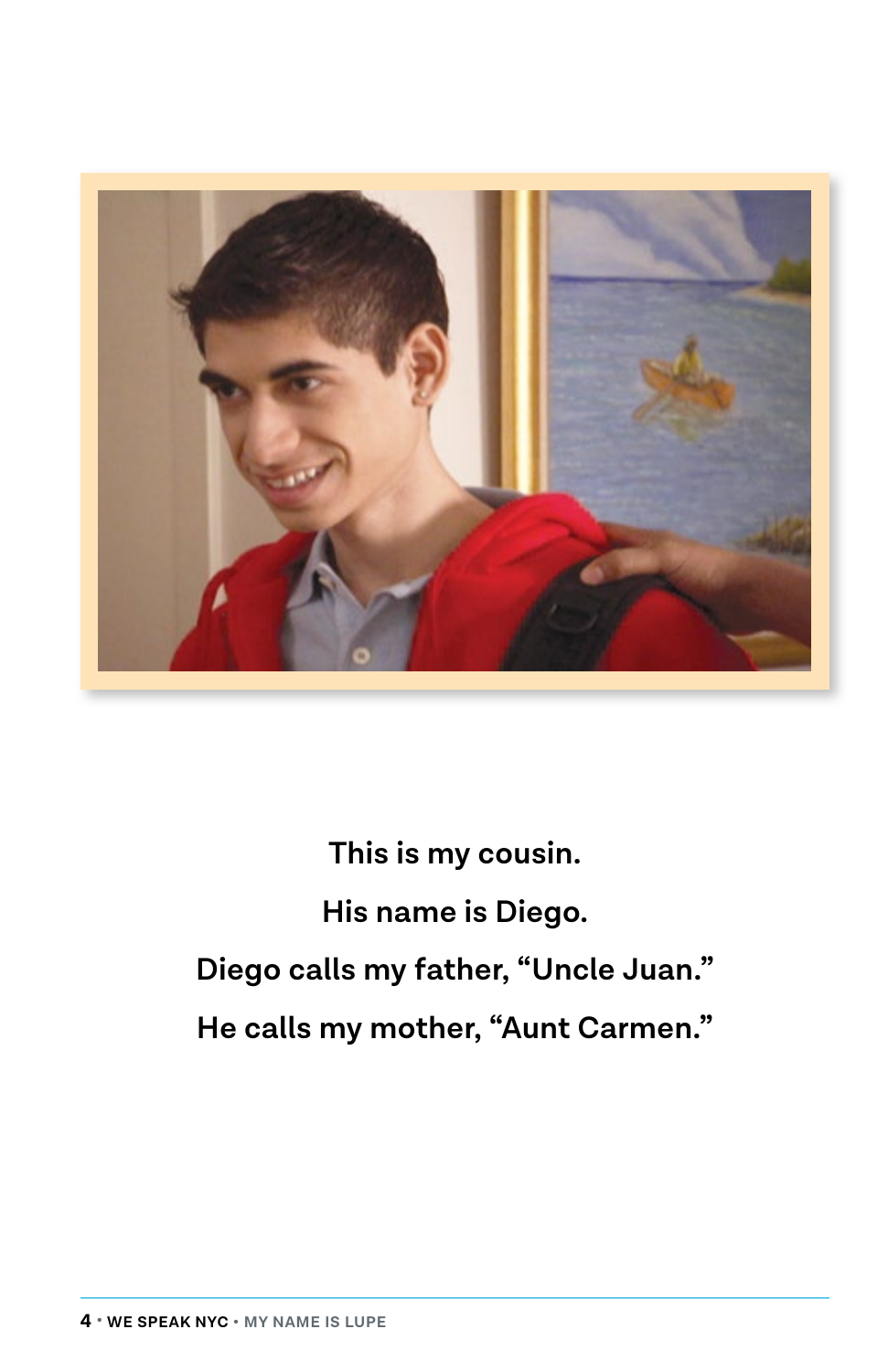

**Today is Diego's first day in New York. We are happy. Diego is going to live with us. He is going to learn English. He is going to high school in Sunset Park.**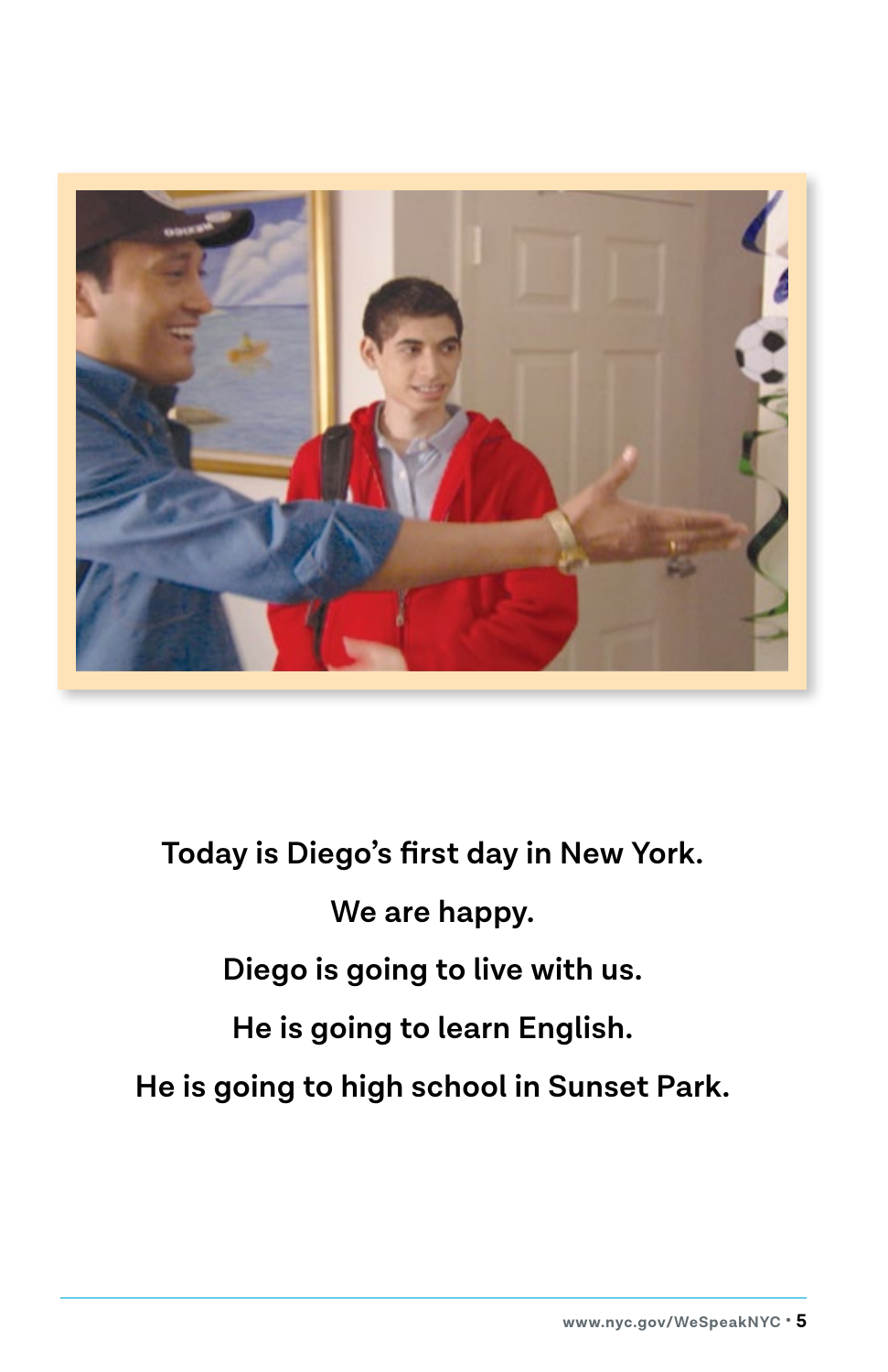

**At first, Diego is happy. Diego and I both like soccer. We play soccer together. We have fun together.**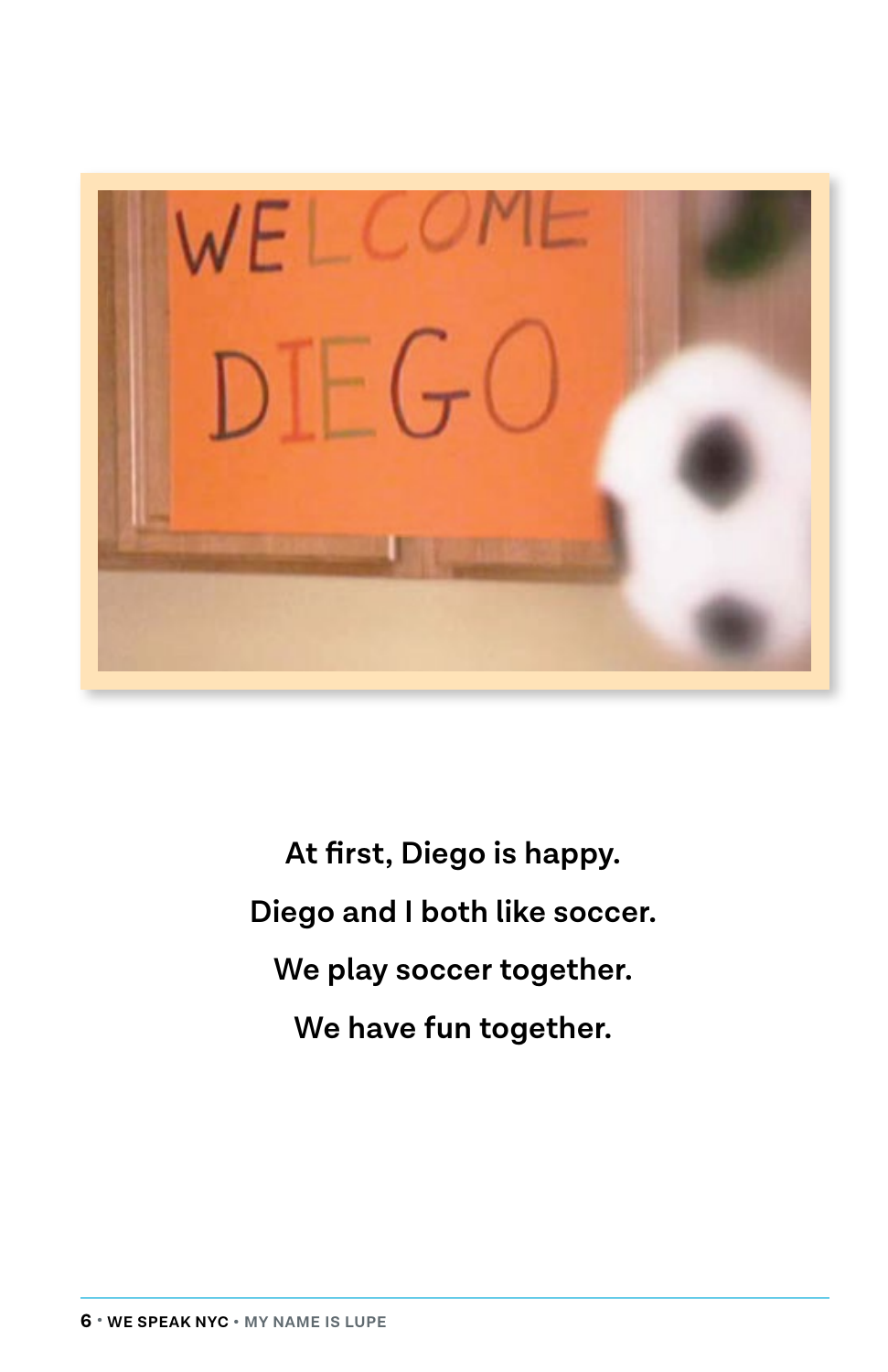

**But soon, Diego has problems at school. The high school is very big. Diego doesn't have many friends. Diego is afraid to ask questions. Diego is afraid to ask for help.**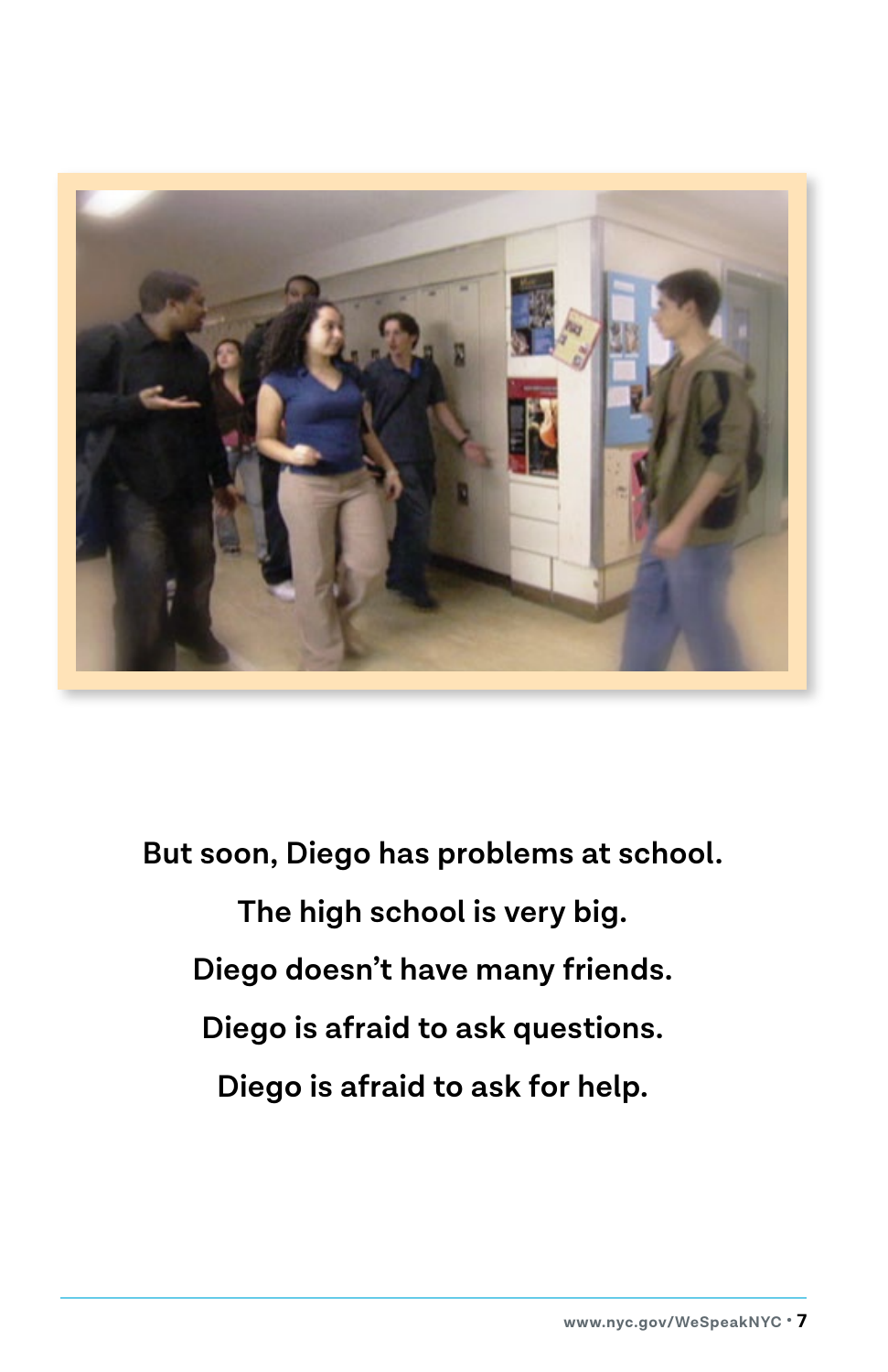

**Diego can't understand his teachers. He can't read the books. Everything is in English. Everything is difficult. Everything is different from Mexico.**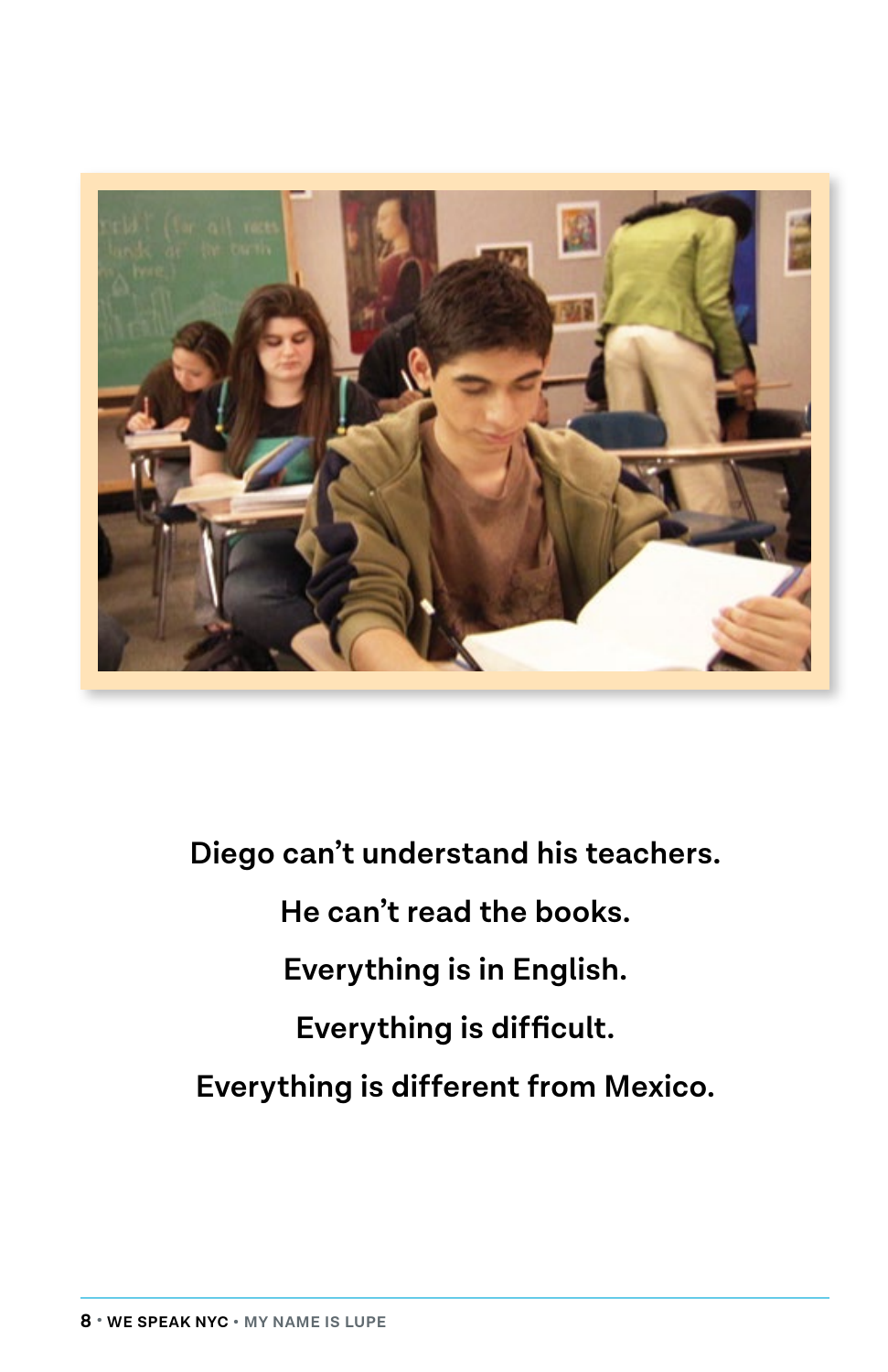

**One day, my father gets a phone call. The phone call is from Diego's teacher. Diego is not in school. Diego is not doing his homework. Diego is failing his tests.**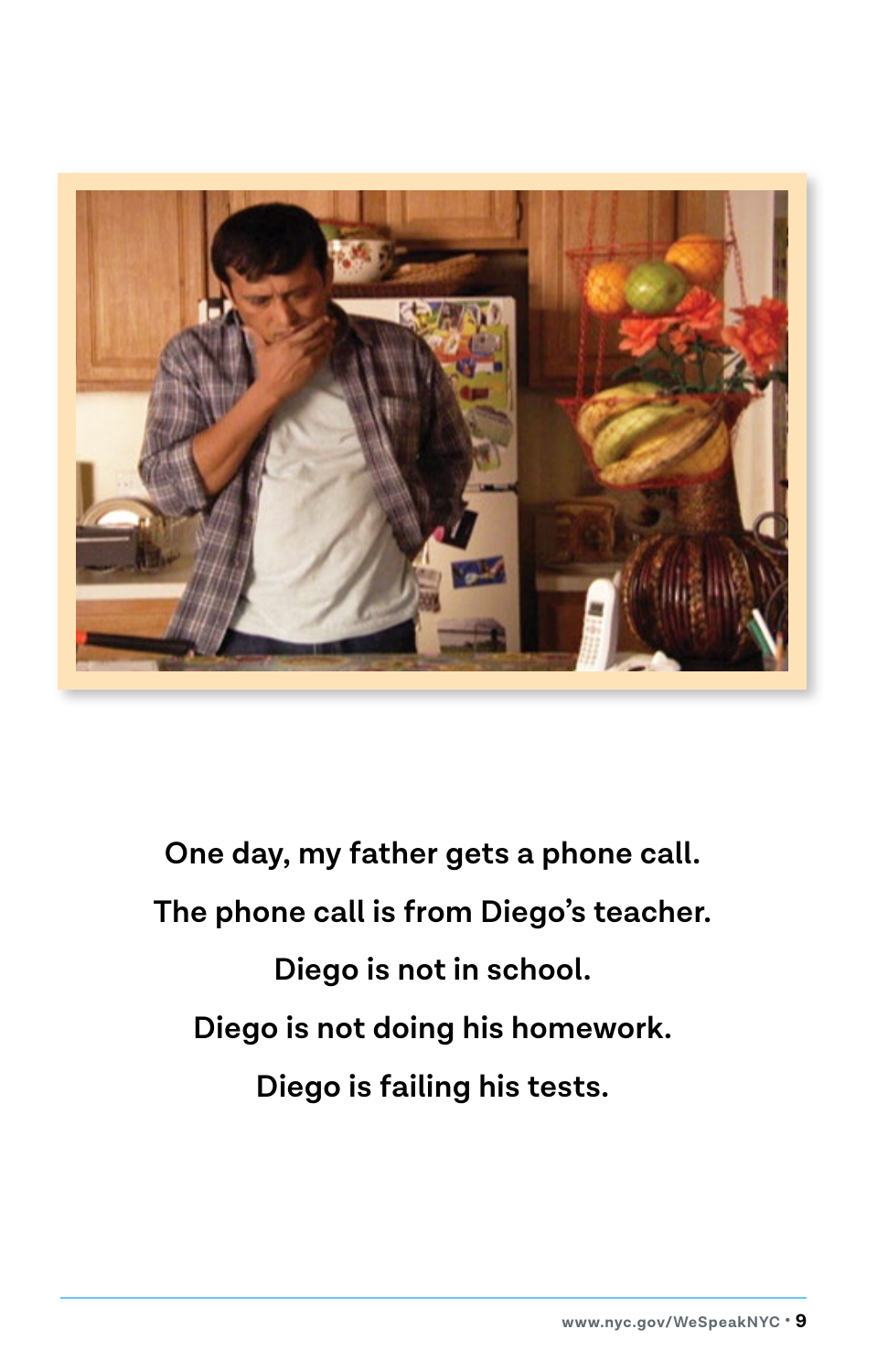

**My father and mother are worried. Diego is a good boy. Why isn't Diego in school? They decide to talk to him. They will listen to him.**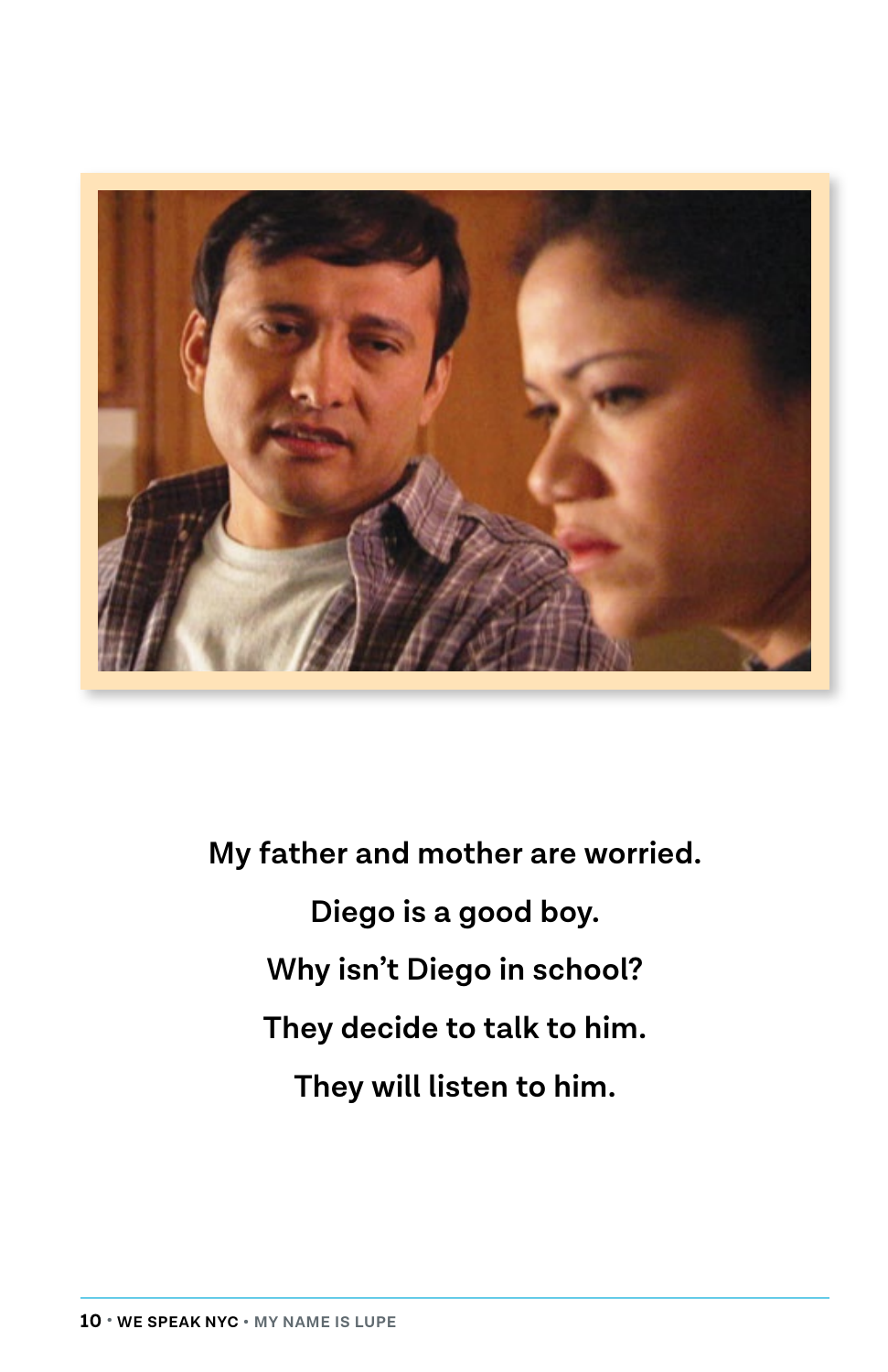

**That afternoon, Diego comes home.**

### **He sees my parents are worried.**

**"What is wrong?" he asks.**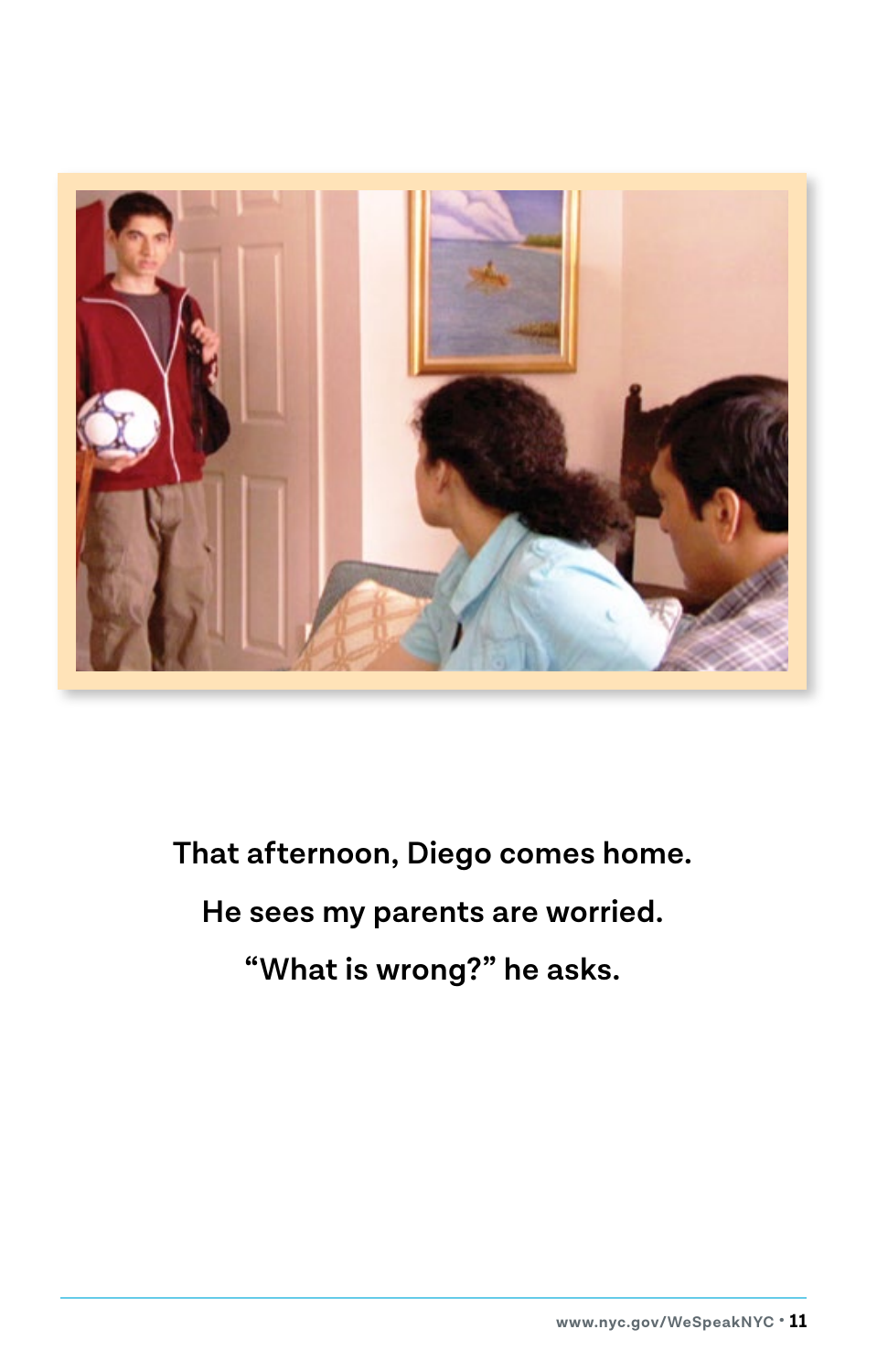

## **My father says, "We got a phone call from your teacher. What is going on? Why aren't you going to school?"**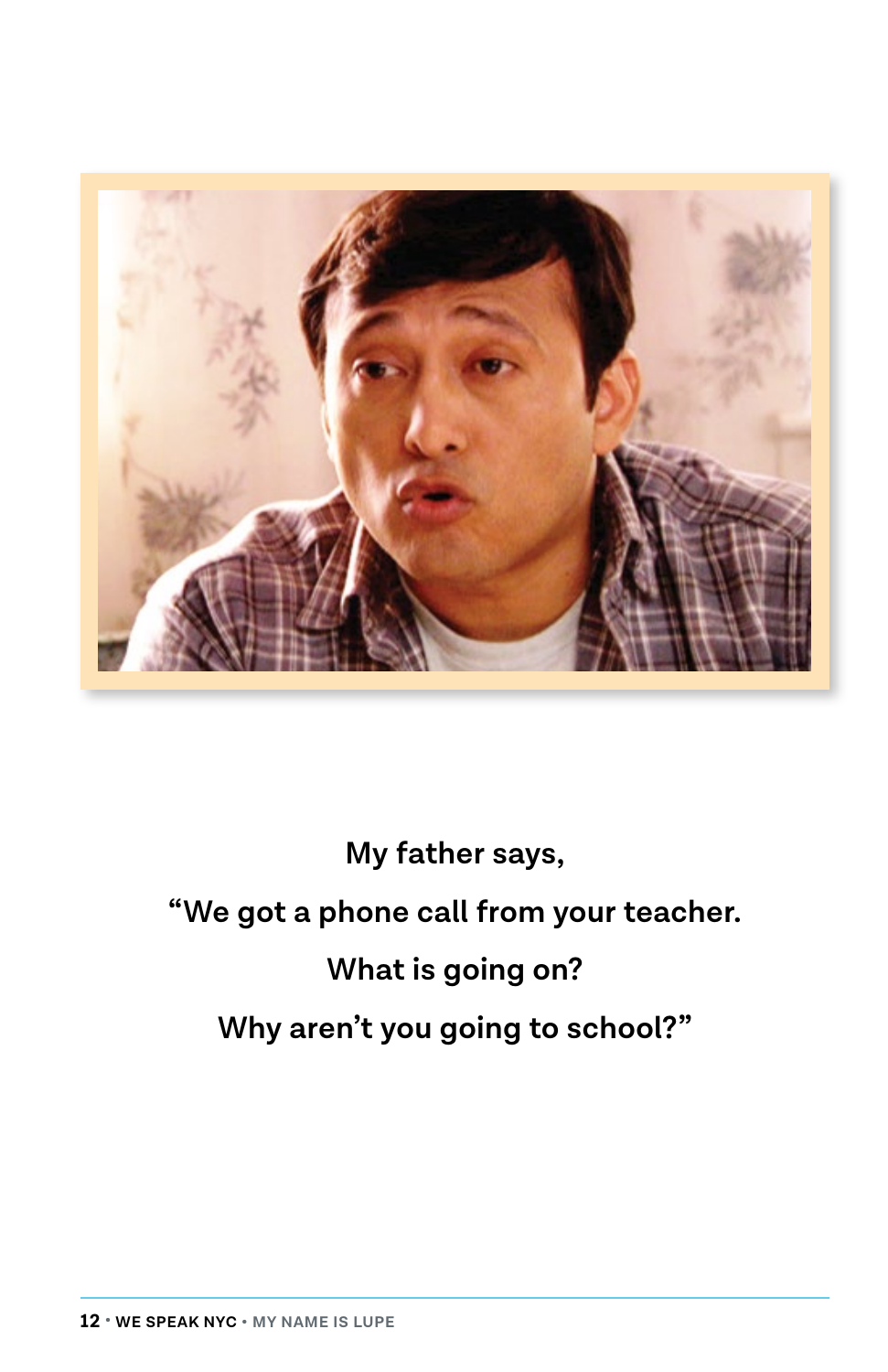

**Diego says, "I don't want to go to school. I have a job. I want to help the family. I can help you pay the rent."**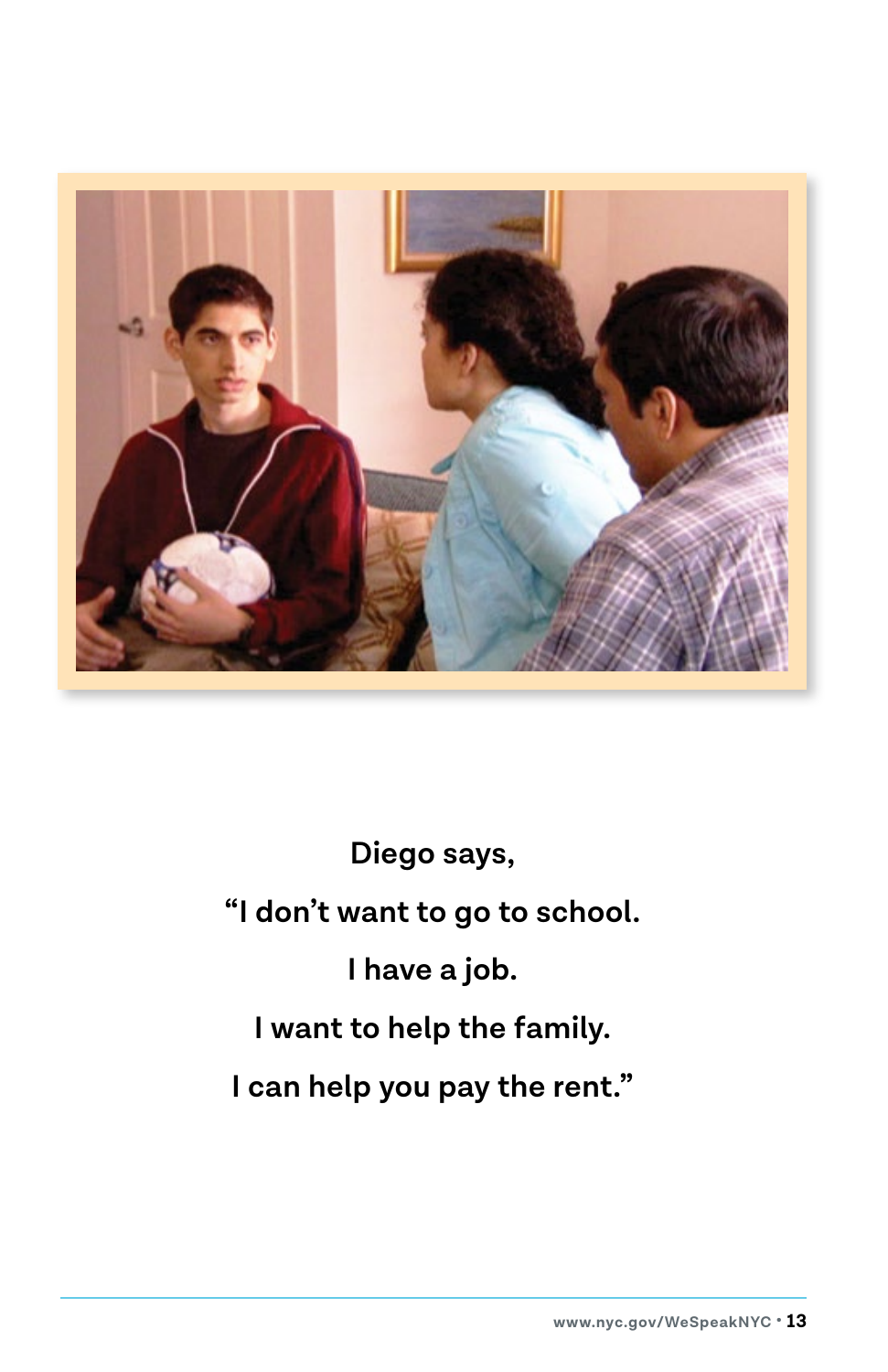

**My father is surprised. "A job? That is not why you are here. You are here to go to school. School is very important."**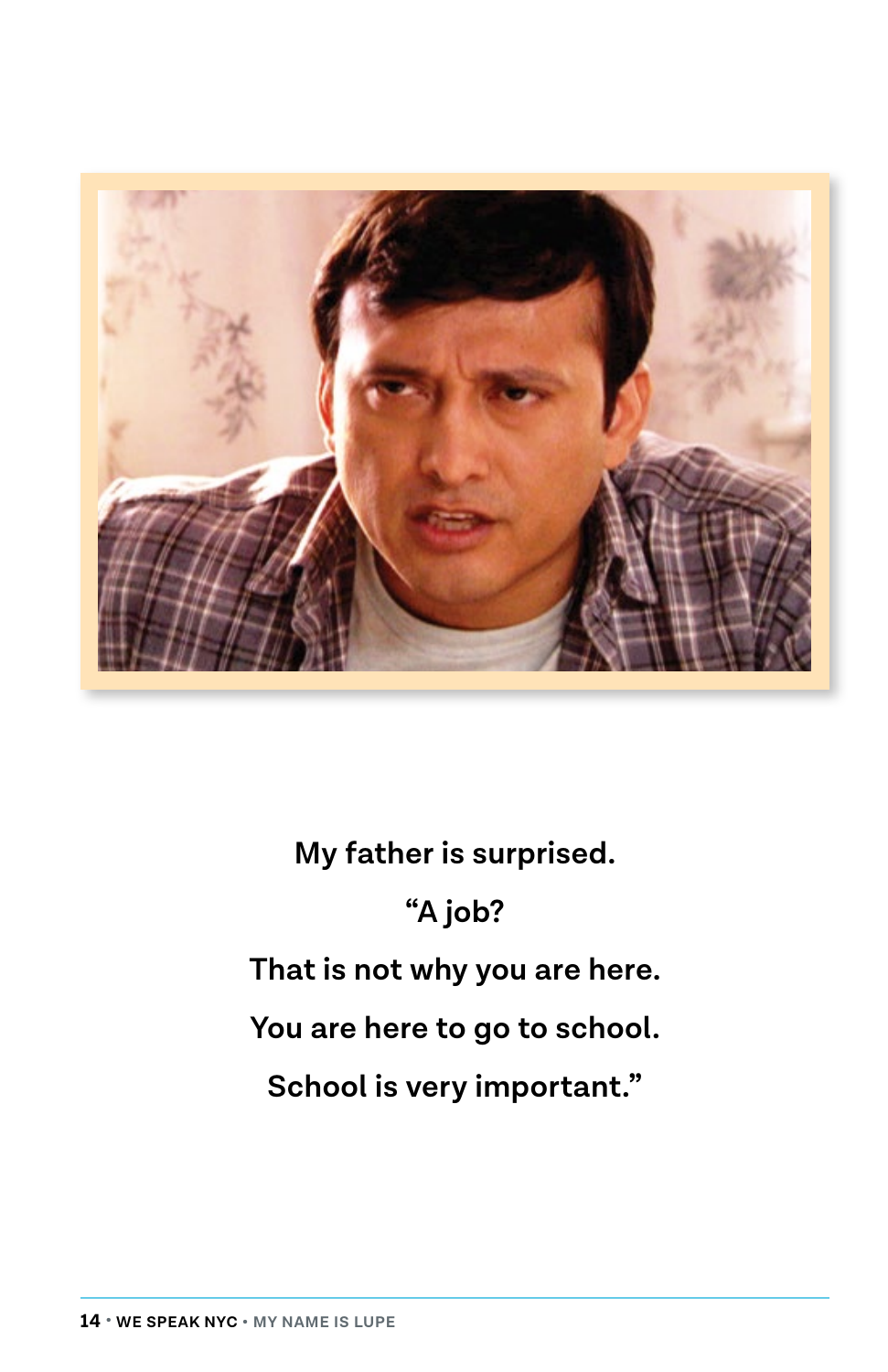

**My mother encourages Diego. "It is hard to learn English. It is hard to be in a new country. It was the same for us."**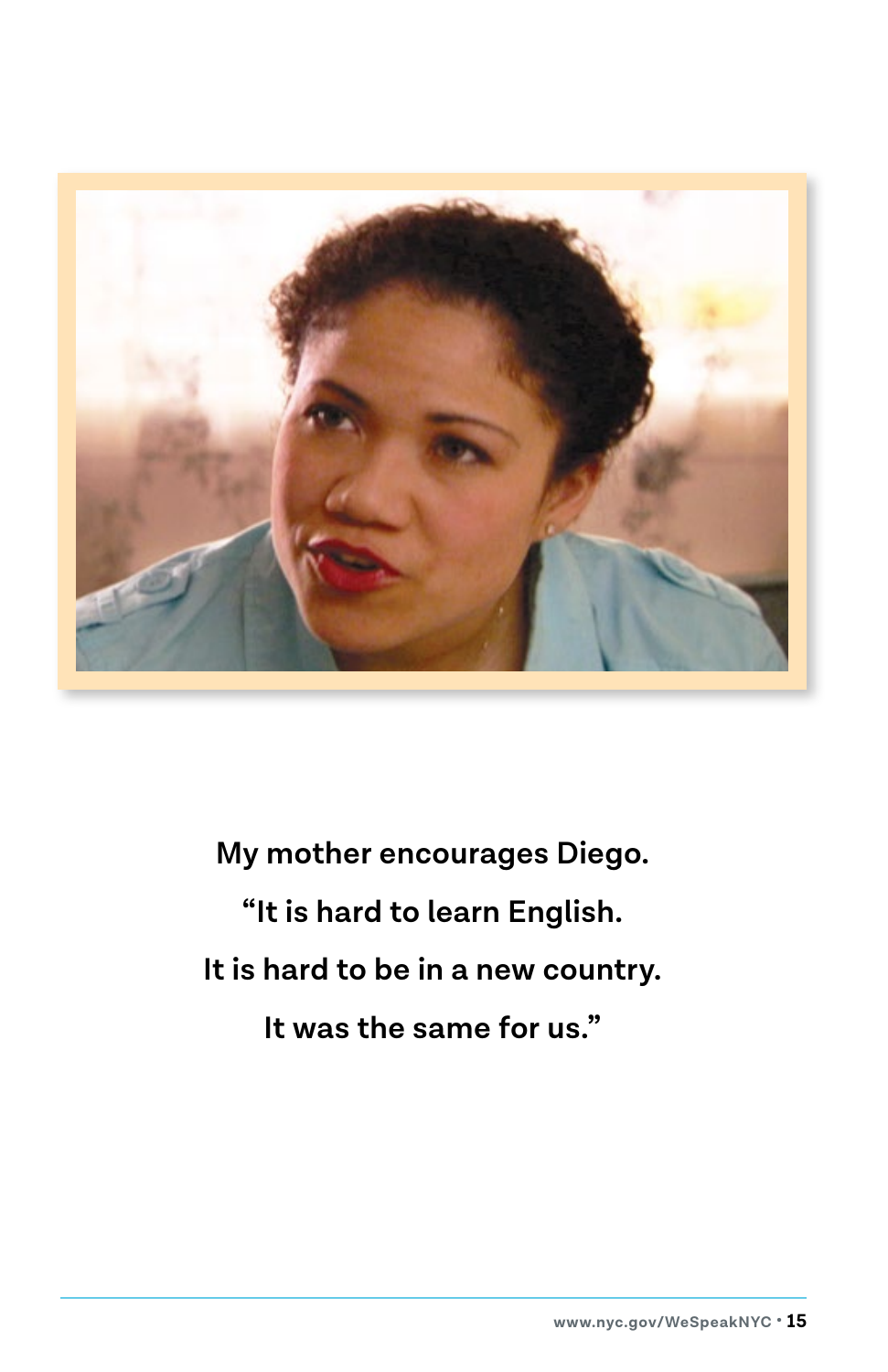

**My father encourages Diego, too. "Get an education. You will have more choices. You can get the job you want. You can go to college."**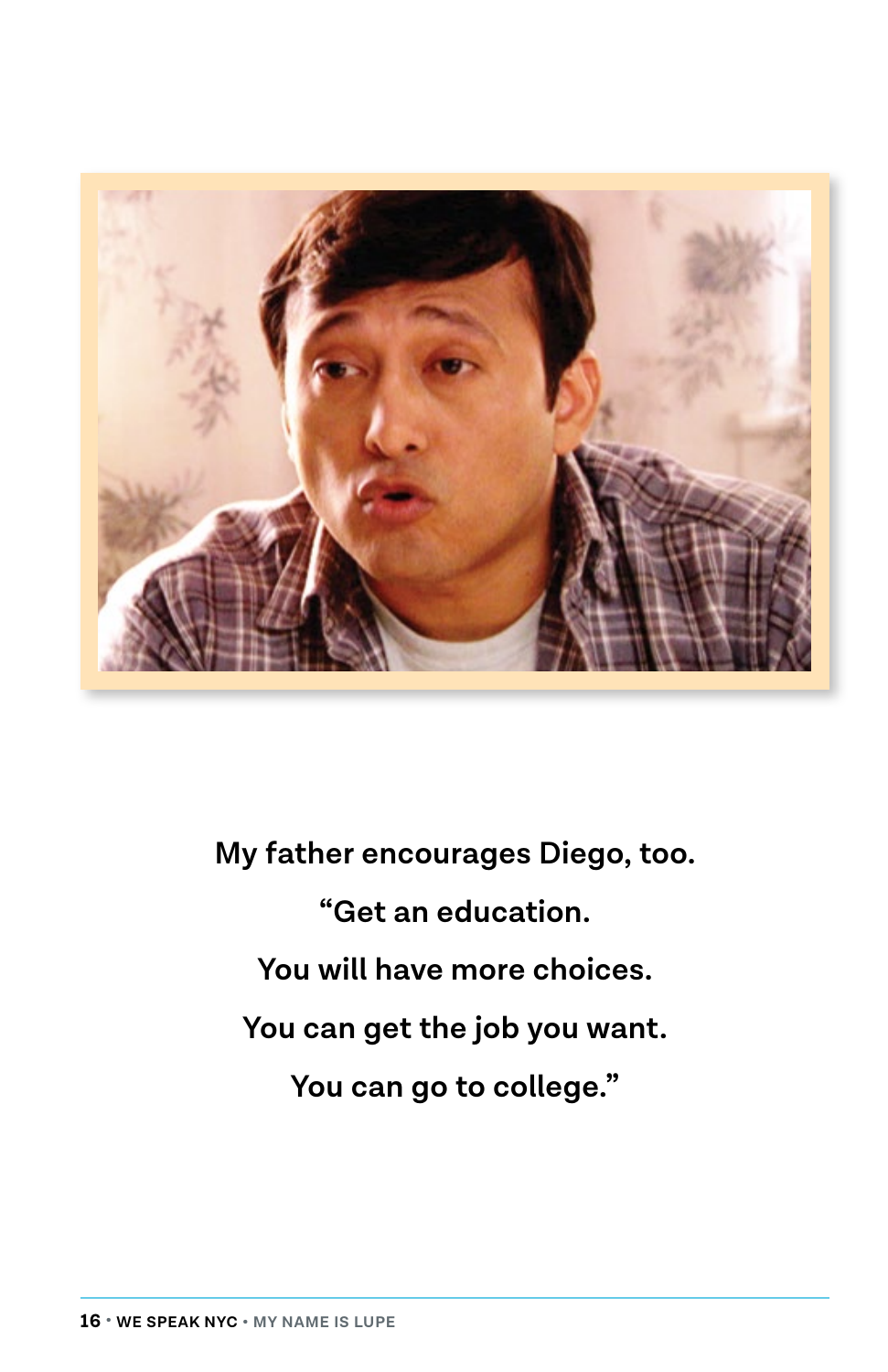

**Diego takes a walk. He thinks about his new life. He thinks about his future. He thinks about his decision. It is not an easy decision.**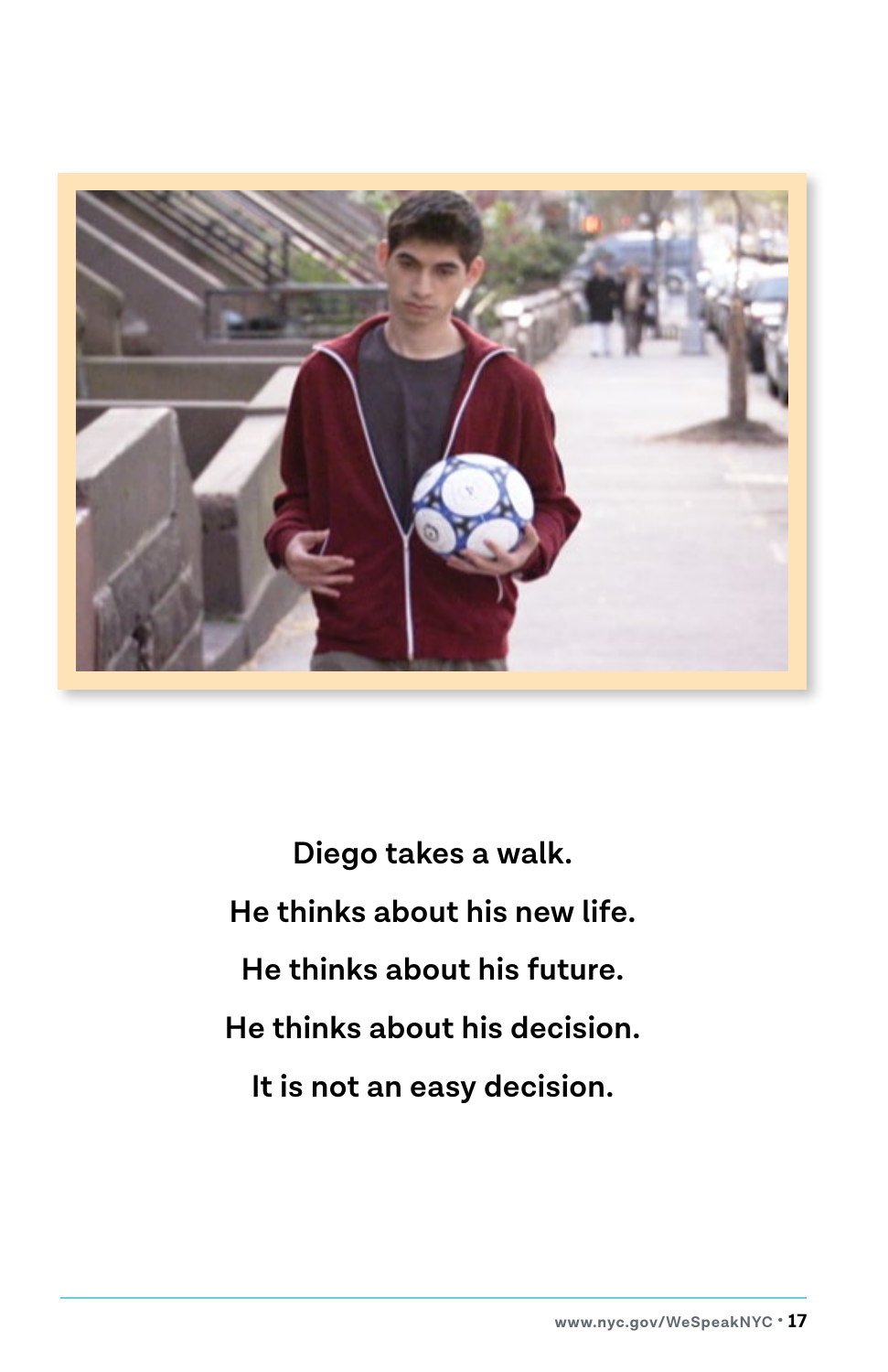

**Work or go to school? Our family needs money. New York City is expensive. But, a diploma is important.**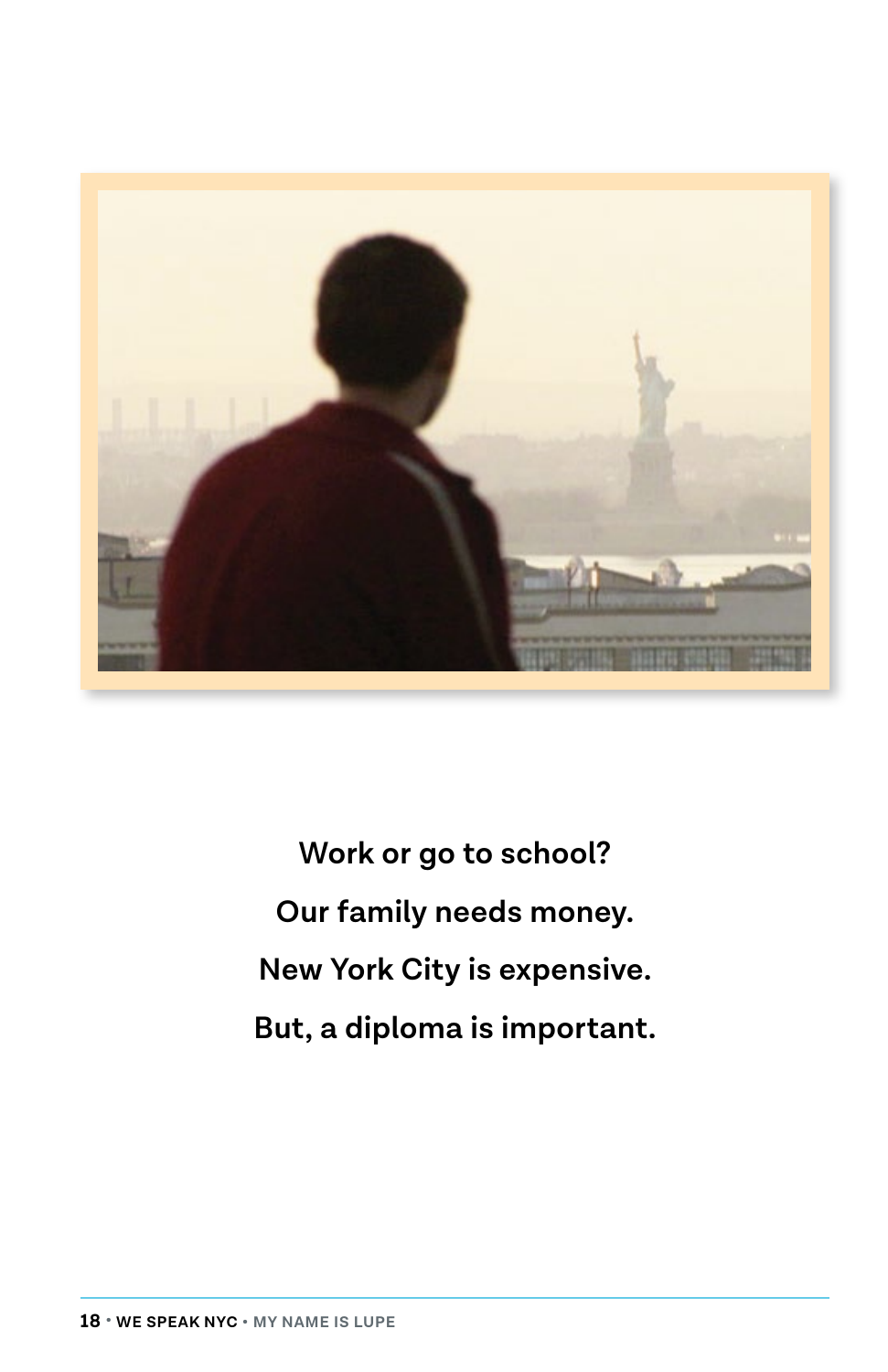

**Diego decides to stay in school.**

**My father is very happy. He is going to help Diego.**

**We are all going to help Diego.**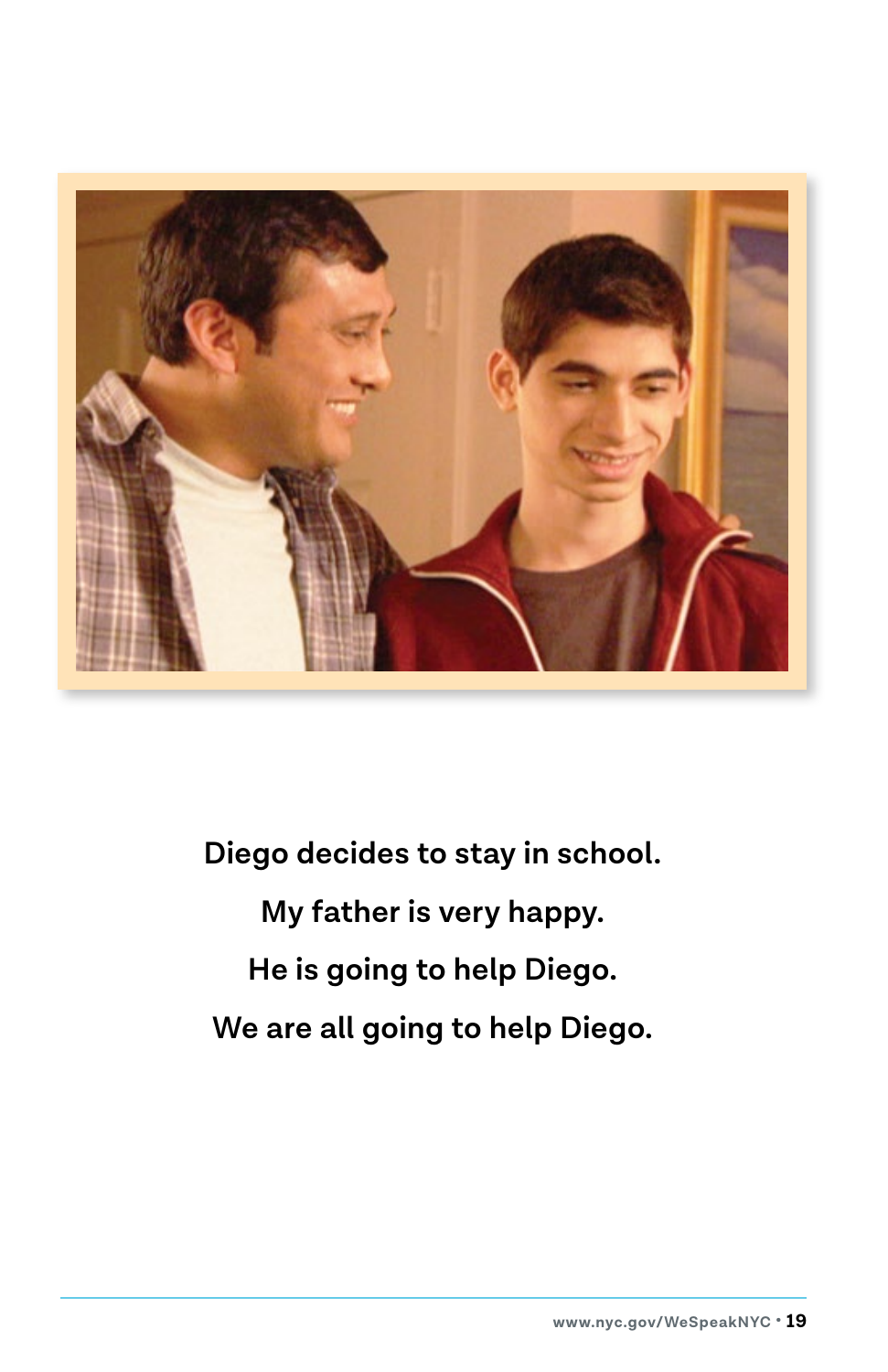

**Diego and my father talk to Diego's teacher.**

**She has good advice.**

**She tells Diego,**

**"You can take extra classes.**

**You can talk to the guidance counselor.**

**He can give you more information."**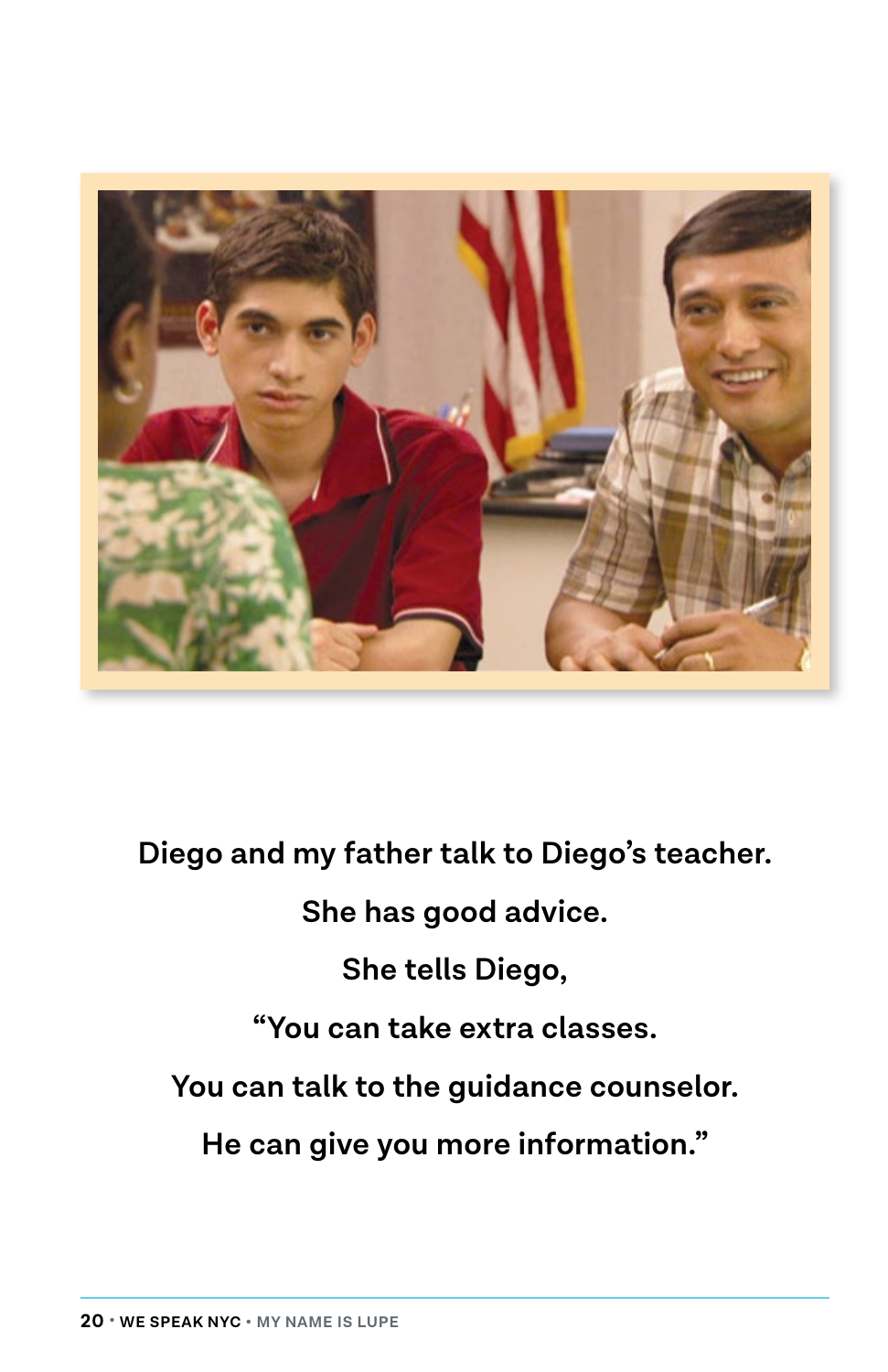

**Diego and my father talk to the guidance counselor.**

**His name is Mr. Shamma.**

**He says,**

**"You have a right to a free education.**

**Classes are free and extra help is free.**

**You can get extra help after school."**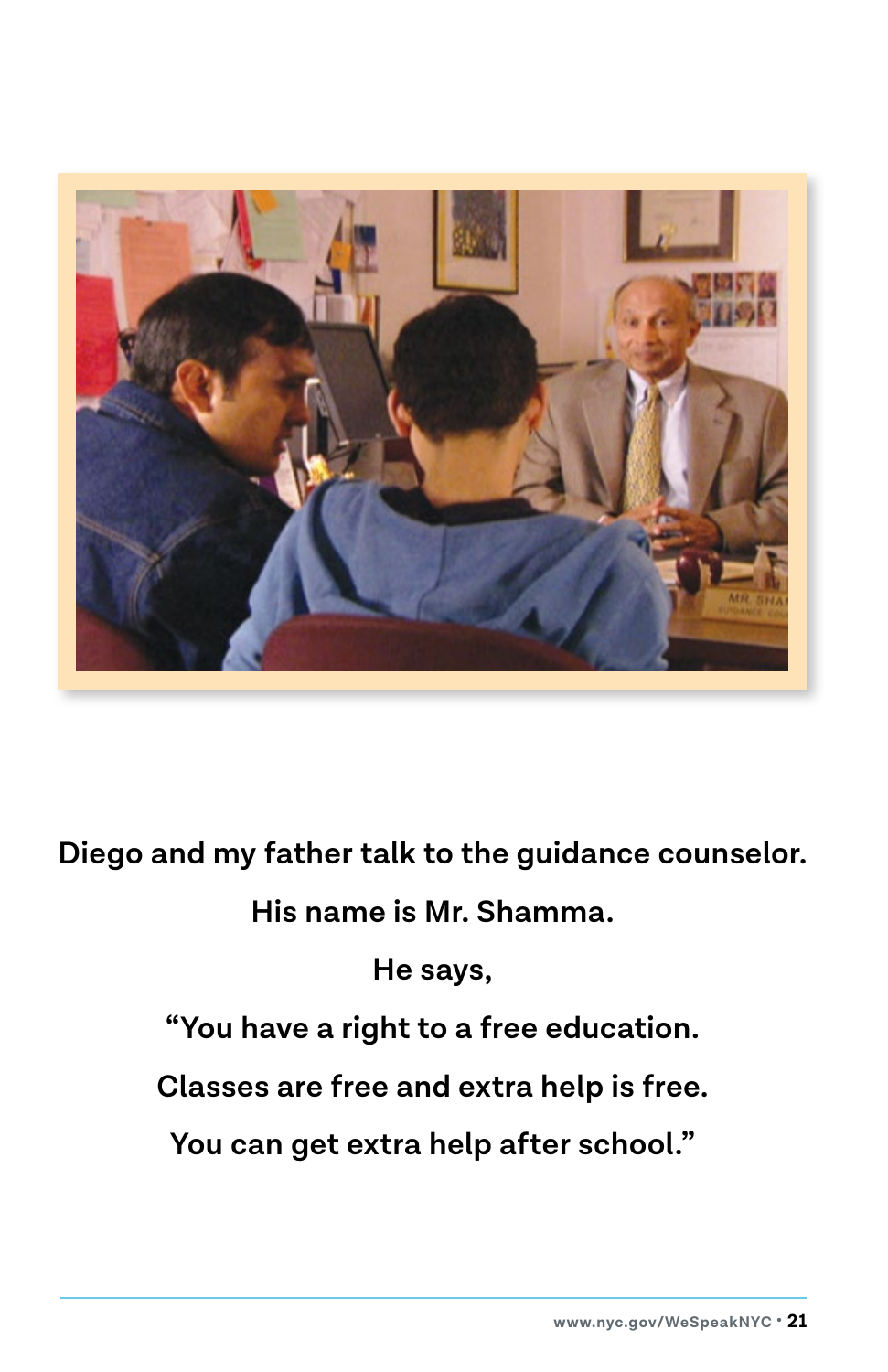

**Diego decides to stay in school. He takes extra classes. He gets extra help after school. He makes friends from other countries. They help Diego with his problems.**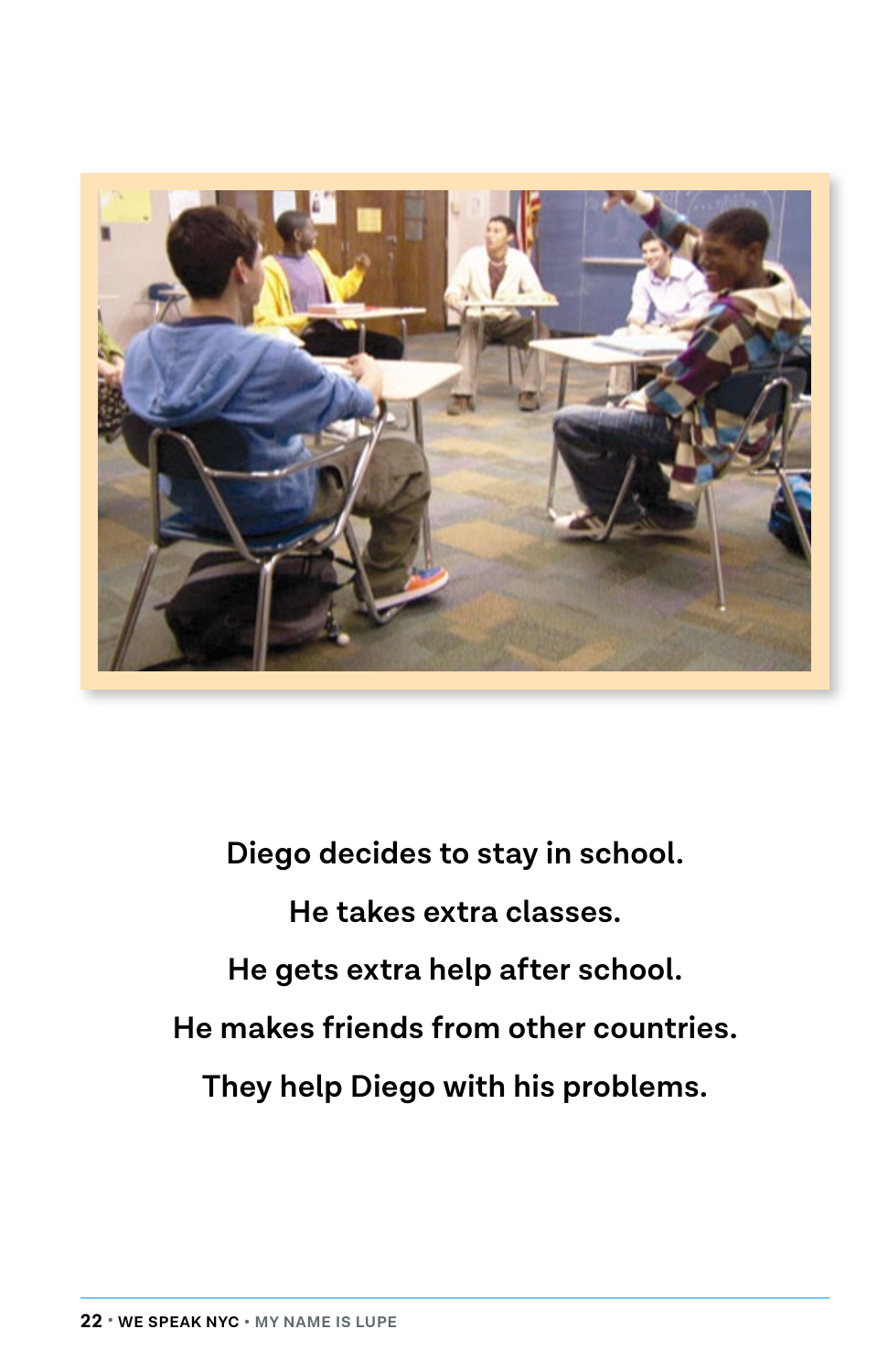

**Now, Diego is passing his tests. Diego is happy in school. He can understand the teachers. He can read the books. Now, he wants to go to college.**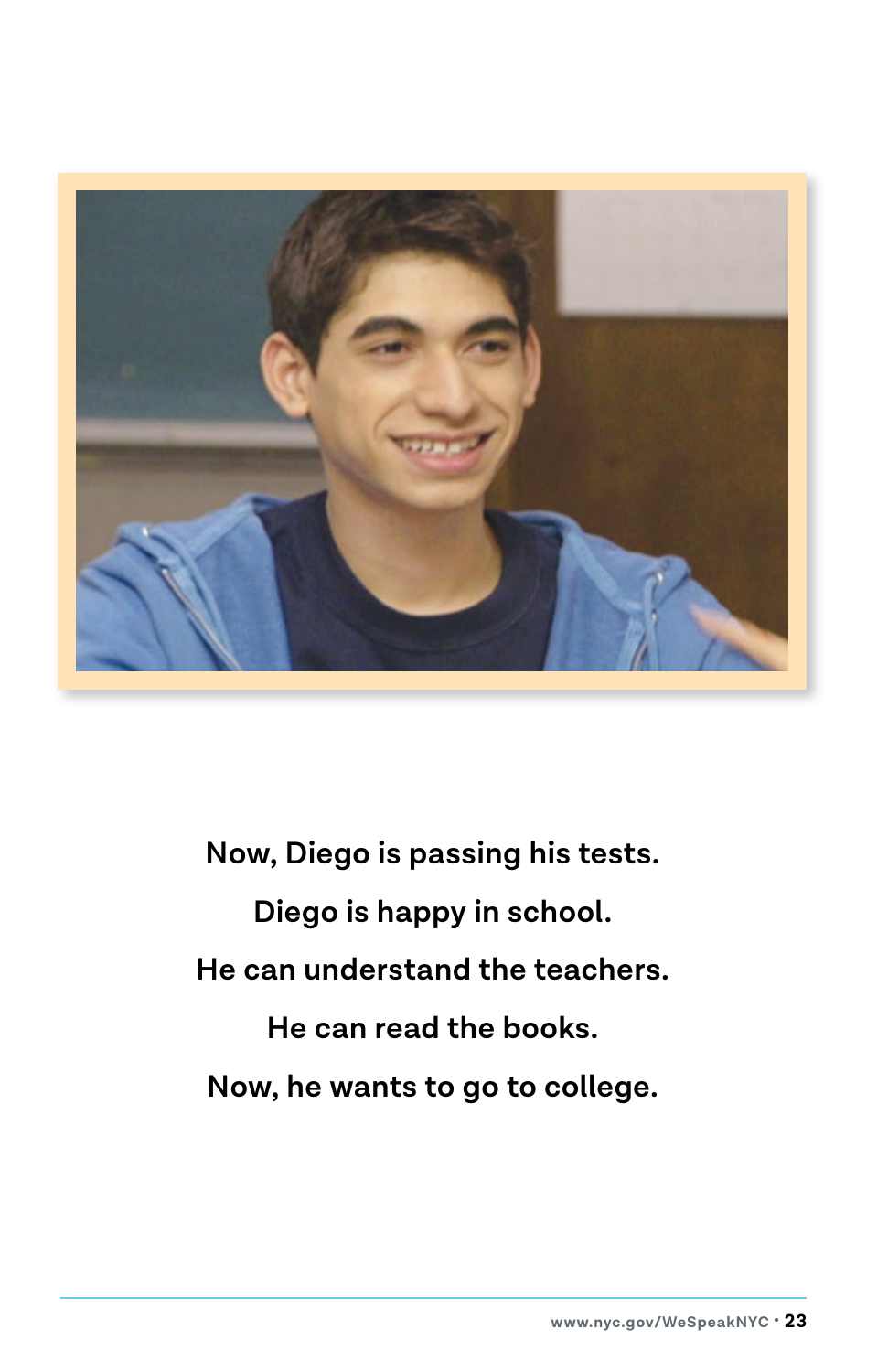

**I am proud of my family. We worked together. We helped Diego. And, I am proud of Diego. Diego made a good decision. He is going to stay in school!**